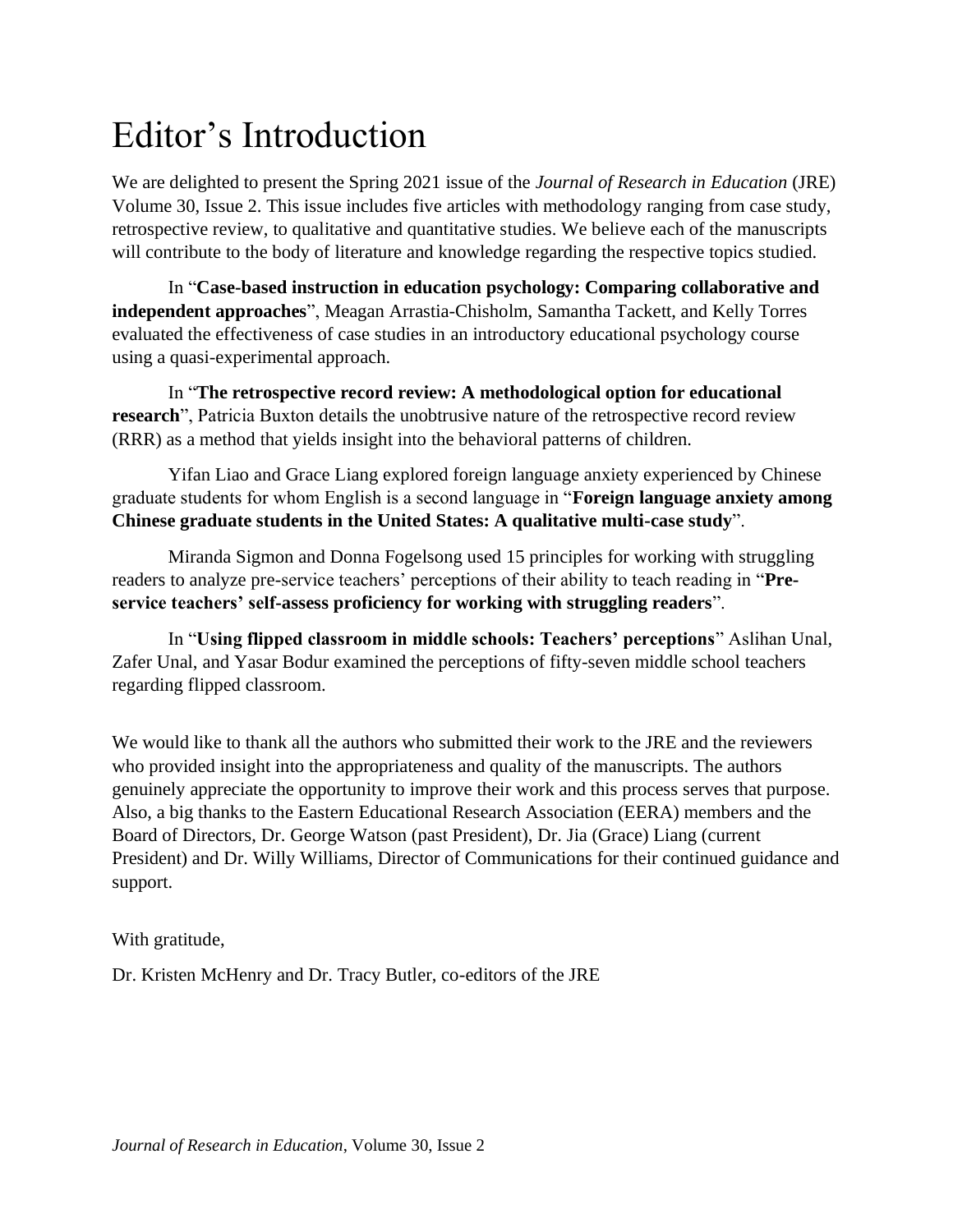## Acknowledgements

We would like to thank the following reviewers for their role in this issue of the JRE:

Dennis Anderson Mary Kay Bacallao Ann H. Burns Robert Ceglie Jill Channing Kelly Kearney Jeffrey Kenton Stephen Nelson David Okath Jason Schenker Michael Shaffer Sheliah Durham Anthony Olalere Anastasia Lastinger Thomas Gauthier Susan James Mary Morse Salika Lawrence Bonnie Daniel Erika Bass Carol Watson Laurie Kimbrel